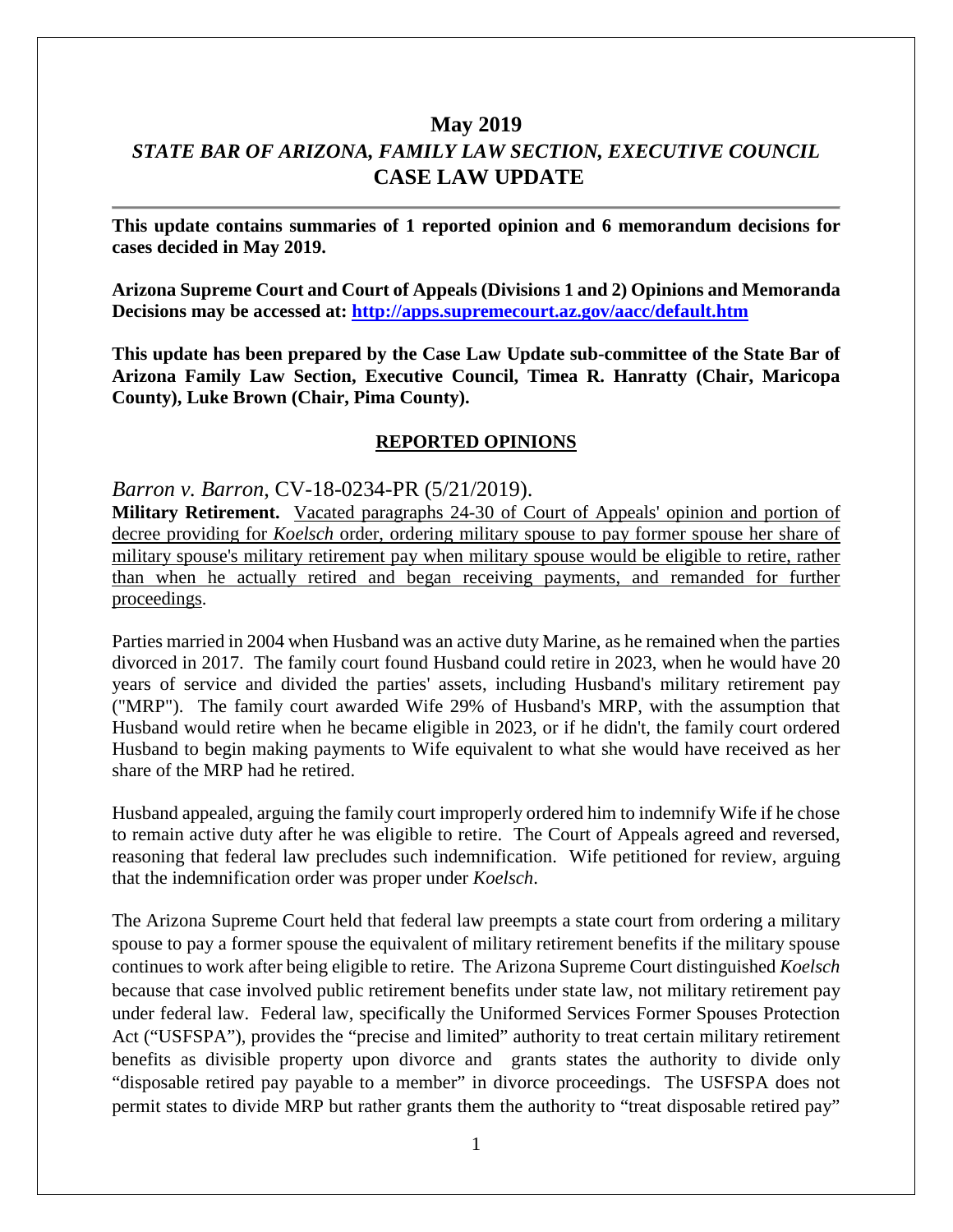as community property. "Disposable retired pay" is defined as "the total monthly retired pay to which a member is entitled." The words "entitled" and "payable" in the USFSPA were key to the Court's holding. "Entitled" as interpreted to mean a member has applied and been approved for military retirement benefits. Further, military retirement based on years of service is discretionary, and thus a member's interest in MRP is neither vested nor mature until the member retires and benefits are approved, thereby making the pay payable. Thus, "entitled" is not synonymous with "eligible" as Wife argued. Because the USFSPA only permits state courts to divide "disposable retired pay," and no entitlement to MRP exists until the member retires and is approved to receive such benefits, state courts cannot order service members to make MRP-based payments to former spouses before retirement. Therefore, the Court held the part of the decree providing for a payment to Wife of her share of Husband's MRP starting when Husband purportedly would be eligible to retire was error.

#### **MEMORANDUM DECISIONS**

### *Newton v. Reeder*, 2 CA-CV 2018-0193-FC (5/29/2019). **Attorneys' Fees.** Affirmed attorneys' fees award.

Court of Appeals upheld trial court's award of attorney's fees based in part on the fact that the appellant failed to comply with a clear order of the trial court. The court noted that the appellant cited no legal argument, no legal authority, or citations on the record in her appeal. Instead, she simply argued on appeal that she should not have to pay Father's attorney fees because "he chose to involve his attorney" in a dispute over who was entitled to claim their daughter for a child tax credit. The court further held that her appellate position was unreasonable and awarded additional attorney fees.

*Bowles,* et. al. *v. Trznadel*, 1 CA-CV 18-0006-FC (5/28/2019).

Grandparent Visitation. Vacated trial court's unsupervised grandparent visitation order and remanded.

Parties divorced in January 2016. In April of 2018, Mother was granted sole legal decision-making authority with Father having no parenting time with the children due to his incarceration for his physical abuse of Mother's third child from a different father. Prior to Father's arrest, the parties entered into a written agreement wherein it stated that father's parent's / Paternal Grandparents ("Grandparents") would not be used as childcare providers for the children and that the children would not be left alone with them without Father also being present.

At hearings on Grandparents' request for visitation with the children in January and August of 2017, Mother testified in objection to Grandparents' request arguing that visitation with them was not in the children's best interests. Father never testified at either hearing, although his counsel stated on the record that his client supported Grandparents having visitation with the children.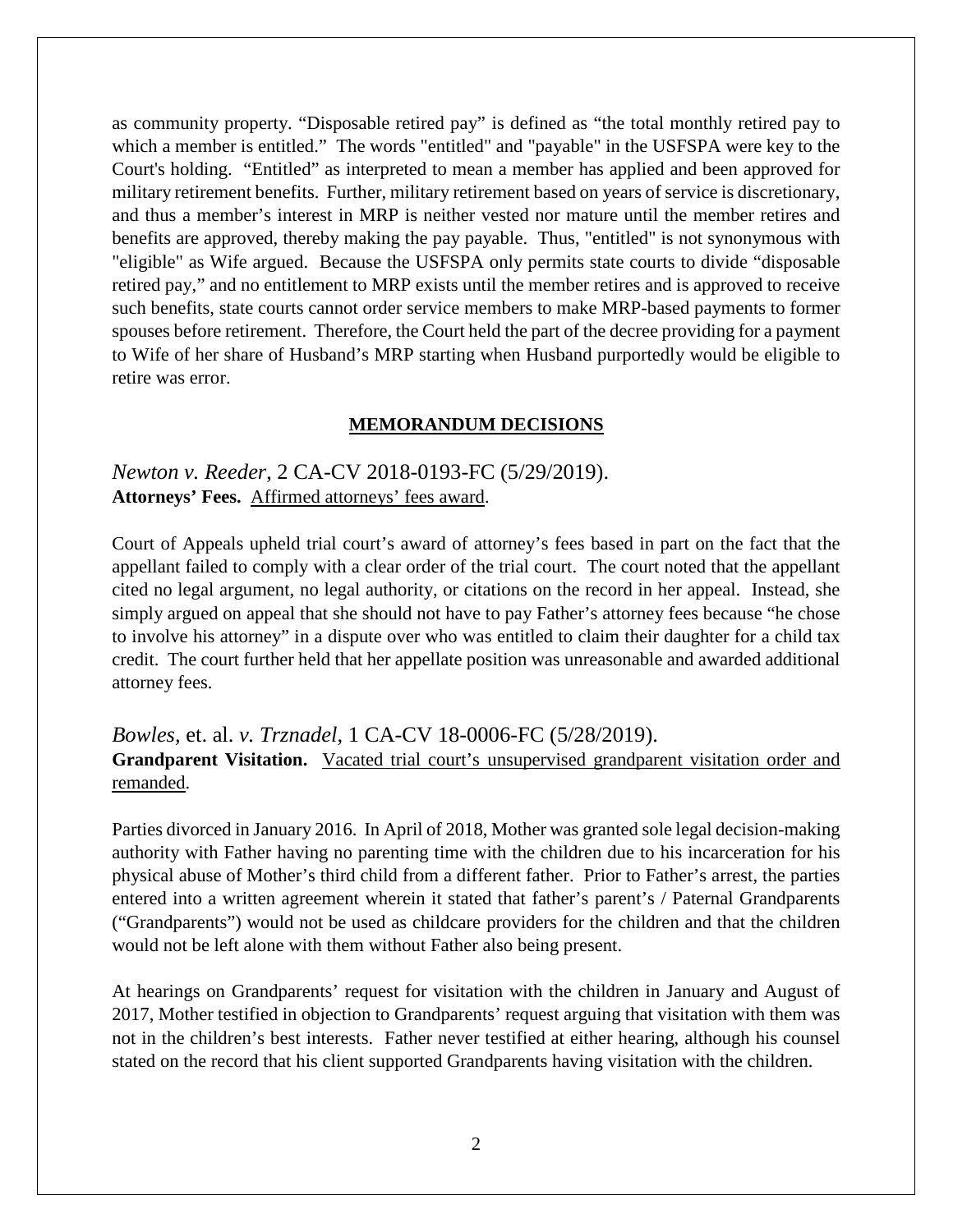In October 2017, the lower court ordered allowing Grandparents supervised visits two times per month for 2 hours each visit but also expressly stated that more evidence was needed to make a determination as to whether or not ongoing visits should occur, how frequently, and under what conditions. Mother timely appealed this ruling in February of 2018 after the lower court's denial of her motion to reconsider. At a review hearing in April 2018, Grandparents requested a change in the visitation schedule. The lower court held an evidentiary hearing whereat Mother did not testify or present any evidence and in July 2018, the lower court issued a new ruling granting Grandparents regular, unsupervised visitation. In support of its ruling, the lower court concluded that Father's opinion regarding visitation should be given special weight. Mother filed a second motion to reconsider which was stayed pending appeal.

Mother argued the lower court erred by awarding visitation without: 1.) making a finding that Grandparents' visitation was in the children's best interests; 2.) giving special weight to Mother's position while simultaneously affording special weight to Father's position; 3.) making required findings under A.R.S. § 25-409(E); and, 4.) considering Mother's constitutional right to raise her children as she deemed appropriate.

The appellate court reviewed the decision and subsequently held that the lower court did abuse its discretion, because: 1.) the lower court's orders did not contain the statutorily required bestinterests findings; 2.) the record contained no admissible evidence regarding Father's position for the lower court to consider his position and the lower court further failed to consider indicate whether special weight was given to Mother's position; 3.) neither the lower court's orders nor the record described which statutory, or other, factors the court considered, how it applied the facts to the statutory factors, or how it arrived at its conclusions despite the language in A.R.S. § 25-409(E) requiring the court to do so.

Citing *McGovern v. McGovern*, 201 Ariz. 172, 175, ¶ 6 (App. 2001), the appellate court further indicated that the record provided no evidence that lower court's July 2018 order was minimally intrusive in its visitation time expansion and schedule.

## *Roses v. Hon. Blaney/Francis*, 1 CA-SA 19-0088 FC (5/21/2019). **Special Action; Non-Party Discovery; Proportionality; Motion to Compel.** Accepted Special Action Jurisdiction and granted specifically requested relief, vacating trial court's order.

Trial court granted Wife's motion to compel a business ("MFR") that had a management agreement with Husband to produce subpoenaed records. Wife argued the subpoena properly sought records relevant to the value of Husband's interest in MFR and his earnings and compensation. MFR argued Husband did not have an interest in it and moved for a protective order. Court of Appeals accepted MFR's special action as it would have no adequate remedy by appeal as a non-party. Court of Appeals found the order granting the motion to compel to be entirely erroneous and vacated the order, reasoning that Wife failed to show the records sought were necessary to establish Husband's earnings and compensation from MFR and instead focused on irrelevant issues, such as offers to purchase MFR, listings of real property, and other unrelated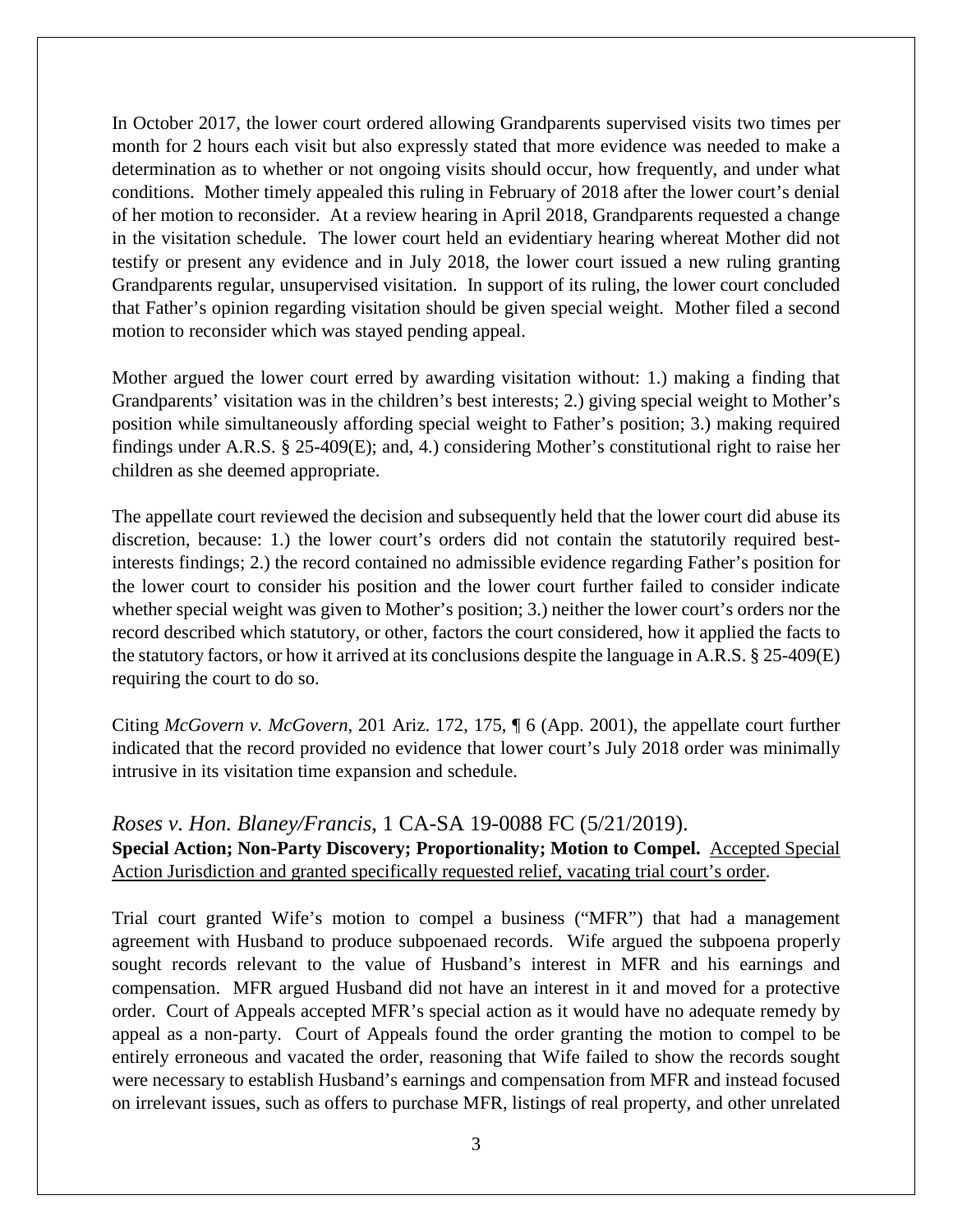documents, and Wife had obtained substantial information from other sources to calculate Husband's earnings and compensation from MFR. Whether the community had an interest in MFR was a key initial issue necessary for the trial court to have had jurisdiction over such an interest and Wife later conceded that whether there even existed such an interest was unclear. Court of Appeals also found significant that Wife failed to show that the unproduced records would answer the question of whether the community had an interest in MFR, which meant that discovery was not proportional to the needs of the case.

*Luis R. Bejarano v. Keshia Y. Castro*, 2 CA-CV 2018-0148-FC (5/8/2019). **Modification of Parenting Time.** Affirmed trial court's orders changing primary residential parent designation and modifying parenting time from equal to one parent only having three weekends per month.

Parties shared joint legal decision-making and approximately equal parenting time per an agreedupon parenting plan. Mother then moved to Buckeye from Ajo and filed a motion for a change in the child's school, which Father opposed, arguing such a request would require a modification of parenting time, and he then proceeded to file a petition to modify legal decision-making and parenting time. The trial court denied Father's requested hearing on modification of legal decisionmaking, but proceeded on his requested modification of parenting time, after which it granted Father designation as primary residential parent and parenting time during the school week and one weekend per month, with Mother awarded the remaining weekends each month. Mother appealed, arguing the trial court erred, as it effectively awarded Father sole legal decision-making authority over education and the trial court failed to find a material change in circumstances warranting modification.

The court of appeals disagreed that the primary residential parent designation and parenting time orders constituted an award of sole legal decision-making to Father, though the court did find that the move by one parent was a change in circumstances and would likely result in the child attending the school district near the father's home. The Court further noted that a change of circumstances materially affecting the welfare of the child was a requirement of a modification of parenting time per our case law, not statute, and once it is established that such a change occurs, then the trial court must consider the best interest of the child. The Court found that even though there was not an express determination of that change in circumstance in the ruling, such a finding could be reasonably inferred. Mother also argued the change in primary residential parent was contrary to the weight of the evidence and challenged whether the findings of fact were sufficient to warrant the change. The court of appeals found sufficient evidence supported the ruling and that the findings were sufficient.